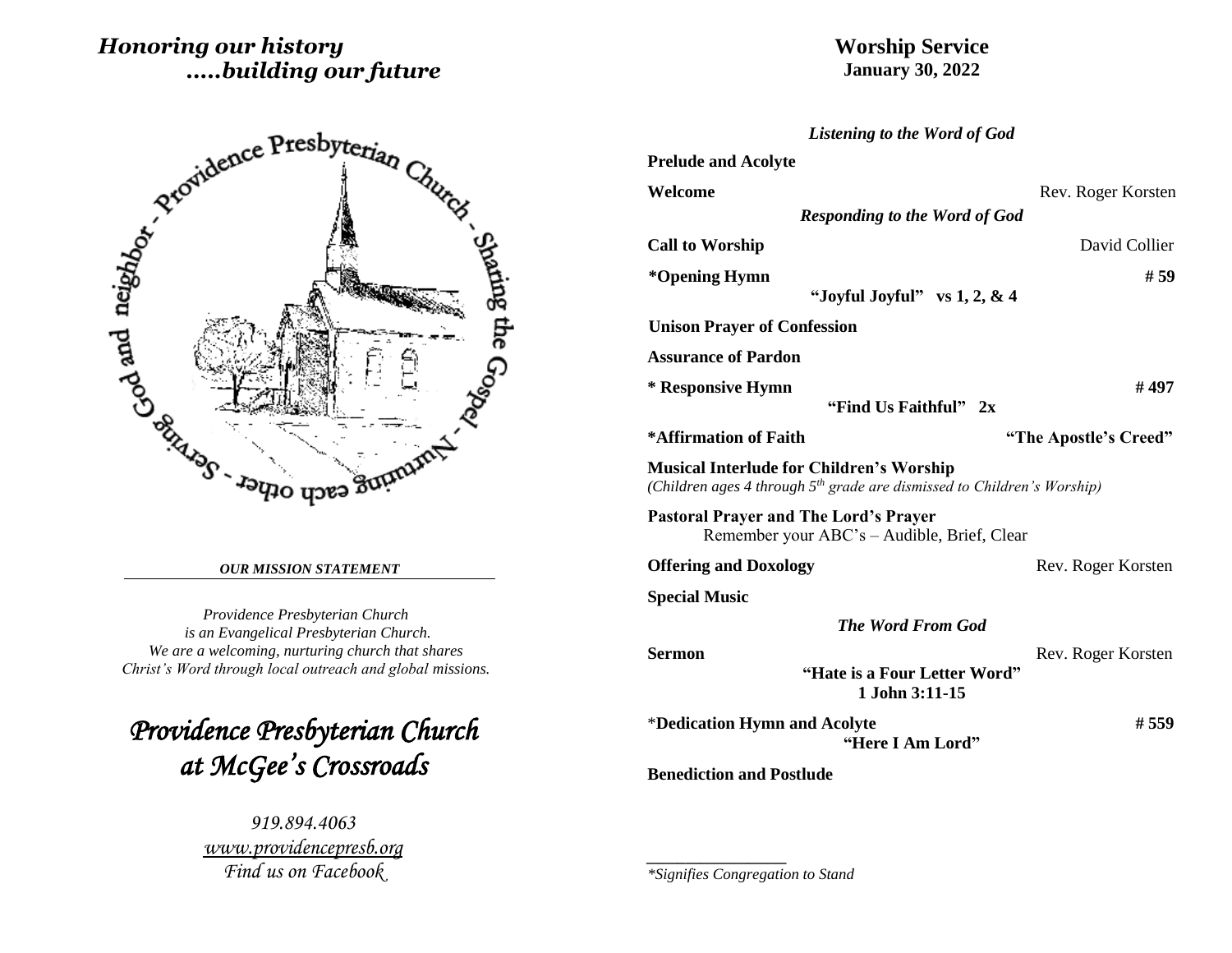## *For safety/security, no exterior doors will be propped open during service and all doors will be locked during the 11:00 am service.*

*The Sanctuary is available on Sunday mornings for you to come and enjoy a live broadcast.*

**The Congregational Care Committee supplies Prayer Shawls** for anyone who may be in need of physical warmth during the Worship Service. Shawls are located in the entrance. *Please leave the used shawl in your chair and they will be cleaned.*



*A Nursery is offered during Worship Services for infants – 3 year olds. Children ages 4 - 5 th grade are invited to attend Children's Worship after the Affirmation of Faith.*

*Thank you for placing any discarded bulletins in the blue recycle bin.*

#### **SERVICE SCHEDULE**

#### **Assisting in Worship This Sunday:**

**Acolyte:** Isabel Roberts **Children's Worship:** Annah Creech **Elder of the Month:** Vickie Faircloth **Greeters:** Session **Lay Leader:** David Collier **Nursery:** Arline Mott **Prayer Team:** Annah Creech **Security:** Kent Walton **Ushers:** Donna Stolle, Tony Bryant, and Jeff Wood

## **Assisting in Worship Next Sunday, February 6:**

**Acolyte:** Sofia Roberts **Children's Worship:** Kristy Stephenson **Elder of the Month:** John Mott **Greeters:** Session **Lay Leader:** Jeff wood **Nursery:** Lily Martin and Lilly Harrison **Prayer Team:** Allison Nelms **Security:** Bill Jackson **Ushers:** Ryan Nelms, Pete Booth, and Eric Faircloth

## *Weekly Statistics*

| 2021 General fund Receipts through December  \$344,405.67 |  |
|-----------------------------------------------------------|--|
| 2021 General Fund Expenses through December  \$293,620.64 |  |
|                                                           |  |
| General Fund Expenses for December \$25,944.13            |  |
| General Fund Receipts so far for January \$18,851.18      |  |
|                                                           |  |
|                                                           |  |
|                                                           |  |
|                                                           |  |

#### **Ministries of Providence Presbyterian Church**

The People of Providence Presbyterian Church Reverend

| Roger Korsten<br><b>Session</b> |                                                        |                     |
|---------------------------------|--------------------------------------------------------|---------------------|
|                                 |                                                        |                     |
| Fellowship                      | Mission & Outreach                                     | Worship             |
| Donna Stolle                    | John Kopanski                                          | Vickie Faircloth    |
|                                 | <b>Class of 2023</b>                                   |                     |
| Christian Education             | Personnel                                              | Property            |
| Kristy Stephenson               | John Pickens                                           | John Mott           |
|                                 | <u>Class of 2024</u>                                   |                     |
| Congregational Care             | Financial                                              | Long Range Planning |
| Kent Walton                     | Don Sturgis                                            | Jeff Wood           |
| <b>Accounting Treasurer</b>     | Administrative Assistant                               | Clerk               |
| <b>Bob Stolle</b>               | Cindy Lynch                                            | <b>Rich Lambert</b> |
| <b>Collections Treasurer</b>    | Music Director/Organist/Pianist                        | Pianist             |
| Ann Benson                      | <b>Brittany Jones</b>                                  | Angie Searcy        |
| Sunday School Superintendent    | <b>Technical Support</b>                               | Website             |
|                                 | Kristy Stephenson Travis Jones, Sam & Wendy Stephenson | David Nelms         |

## **CHURCH CALENDAR**

#### **Today at Providence:** Congregational Meeting and Cooperation Meeting after Service Youth Return from Ski Trip

#### **Weekly Events:**

- **Jan. 31.** Worship Committee Meeting 10:00 am Fellowship & Fitness Walking Group 11:00 am
- **Feb. 2.** PPC Men's Bible Study Breakfast 6:00 am Fellowship & Fitness Walking Group 11:00 am Adult Choir Practice 7:30 pm Choir Room
- Feb. 4. Fellowship & Fitness Walking Group 11:00 am
- **Feb. 5.** Dolls On Mission Ministry Workshop 9:00 am

#### **Upcoming Events:**

- **Feb. 6.** Sunday School 9:45 am Sunday Worship Service 11:00 am Communion Sunday Youth Meet 6:00 pm
- Feb. 7. Fellowship & Fitness Walking Group 11:00 am
- Feb. 9. Fellowship & Fitness Walking Group 11:00 am Adult Choir Practice 7:30 pm Choir Room
- Feb. 11. Fellowship & Fitness Walking Group 11:00 am
- **Feb. 12.** PPC Men's Bible Study Breakfast 7:00 am